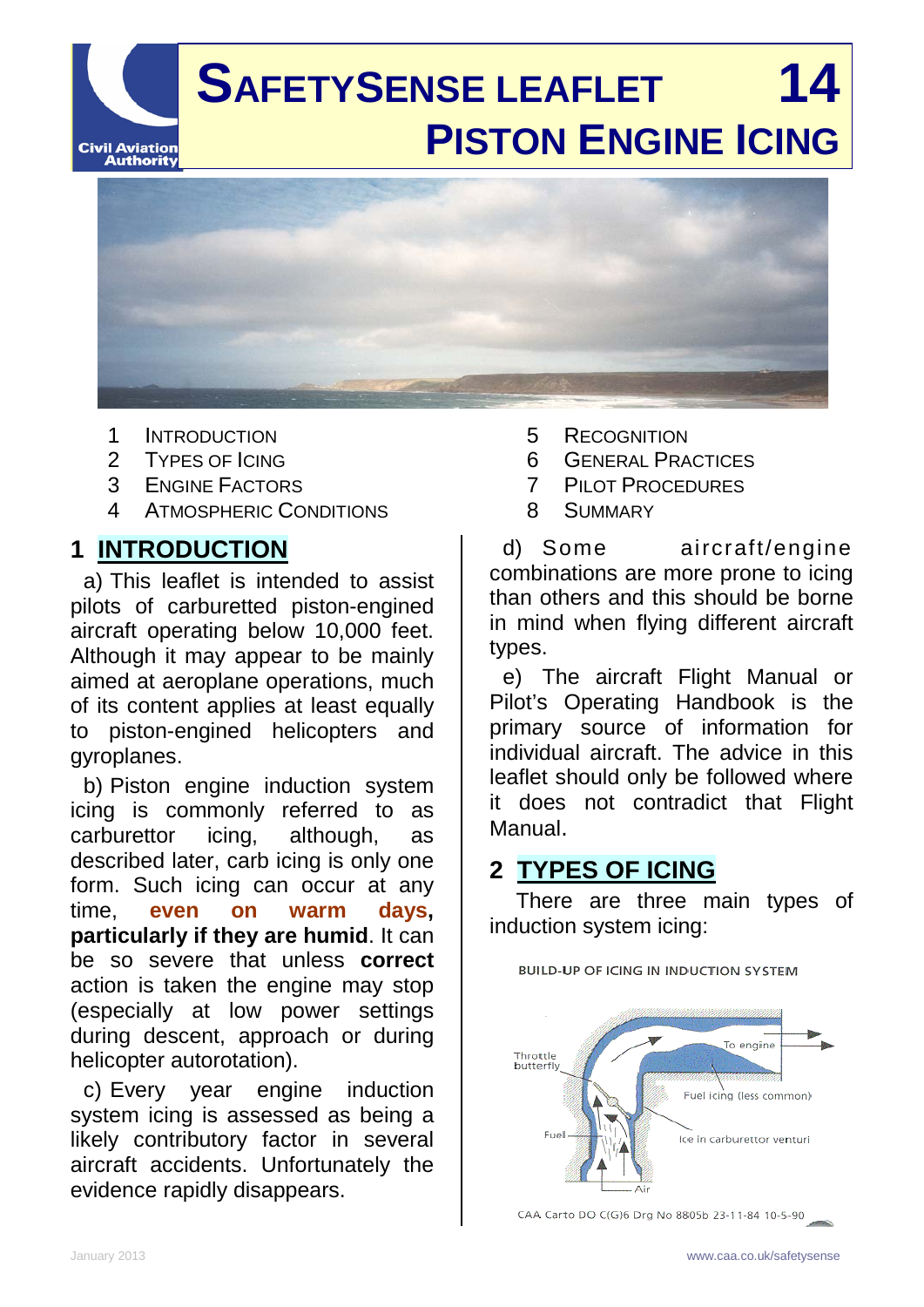### *a) Carburettor Icing*

The most common, earliest to show, and the most serious, is carburettor (carb) icing caused by a combination of the sudden temperature drop due to fuel vaporisation and pressure reduction as the mixture passes through the carburettor venturi and past the throttle valve.

If the temperature drop brings the air below its dew point, condensation results, and if the drop brings the mixture temperature below freezing, the condensed water will form ice on the surfaces of the carburettor. This ice gradually blocks the venturi, which upsets the fuel/air ratio causing a progressive, smooth loss of power and slowly 'strangles' the engine. Conventional float type carburettors are more prone to icing than pressure jet types.

#### *b) Fuel Icing*

Less common is fuel icing which is the result of water, held in suspension in the fuel, precipitating and freezing in the induction piping, especially in the elbows formed by bends.

#### *c) Impact Ice*

Ice which builds up on air intakes, filters, alternate air valves etc. is called impact ice. It forms on the aircraft in snow, sleet, sub-zero cloud and rain (if either the rain or the aircraft is below 0°C).

This type of icing can affect fuel injection systems as well as carburettors. In general, impact ice is the main hazard for turbocharged engines.

# **3 ENGINE FACTORS**

a) Testing has shown that because of its greater and seasonally variable volatility and higher water content, carb icing is more likely when MOGAS is used.

b) Engines at reduced power settings are more prone to icing<br>because engine induction engine induction temperatures are lower. Also, the partially closed butterfly can more easily be restricted by the ice build-up. This is a particular problem if the engine is de-rated as in many piston-engined helicopters and some aeroplanes.

c) A rough carburettor venturi surface is also likely to increase carburettor icing severity.

d) Water-cooled engine bodies tend to cool less quickly when power is reduced, reducing the carburettor icing severity. Coolant directed around the carburettor body may maintain the venturi temperature above freezing.

Note: For the sake of simplicity, in the rest of this leaflet, the term 'Carb Icing' is used to cover all Induction Icing, and 'Carb Hot Air' includes Alternate Air.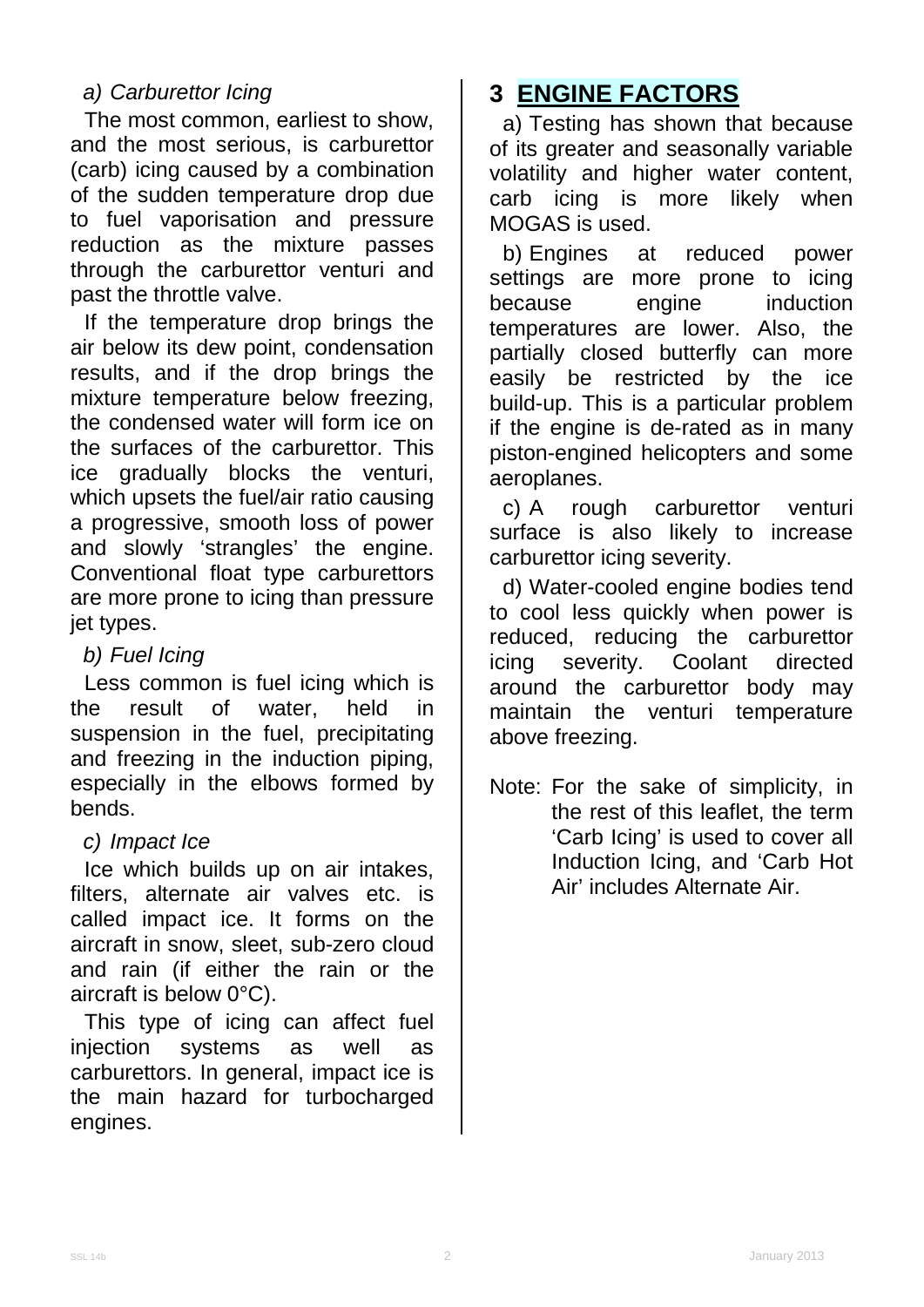

## **4 ATMOSPHERIC CONDITIONS**

a) Carb icing is **not** restricted to cold weather. It will occur on **warm days** if humidity is high, especially at **low power settings**. Flight tests have produced serious icing at descent power with ambient (not surface) temperature above 25°C, even with relative humidity as low as 30%. At cruise power, icing occurred at 20°C when relative humidity was 60% or more. (Cold, clear winter days are less of a hazard than humid summer days because cold air holds less moisture than warm air.) In the United Kingdom and Europe where high humidity is common, pilots must be constantly on the alert for carb icing and take corrective action **before** an irretrievable situation arises. If the engine fails due to carb icing, it may not re-start (even if it does, the delay could be critical).

b) Carb icing can occur in clear air and is therefore made more dangerous by the lack of any visual warning. In cloud, the icing risk may be higher but the pilot is less likely to be caught unawares.

c) Specific warnings of induction system icing are not normally included in aviation weather forecasts. Pilots must therefore use knowledge and experience. The closer the temperature and dewpoint readings, the greater the relative humidity. However, the humidity reported at an aerodrome may bear little relation to the humidity at flying altitudes. When dewpoint information is not available, assume high humidity particularly when:

• in cloud and fog; these are water droplets and the relative humidity should be assumed to be 100%;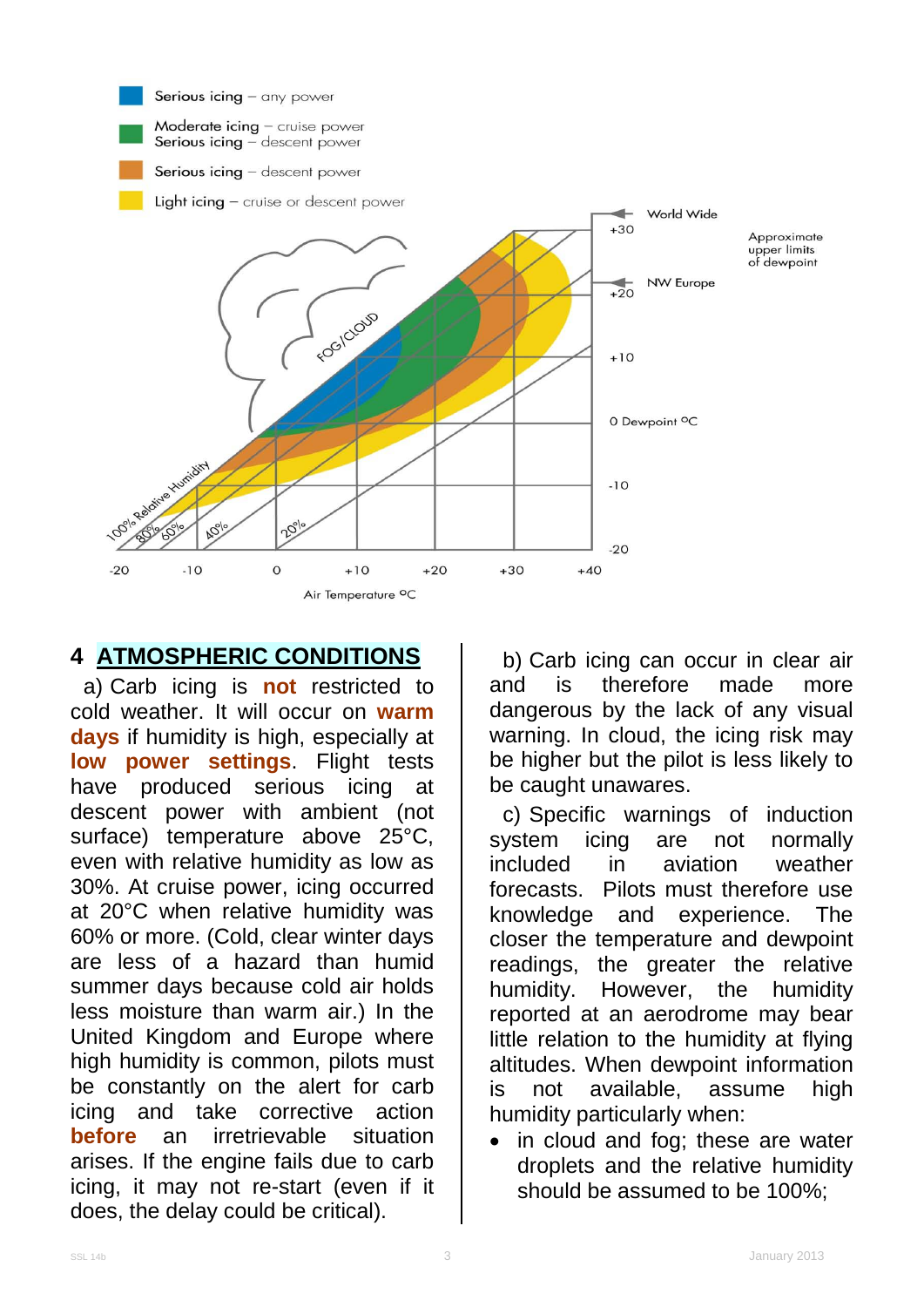- in clear air where cloud or fog may have just dispersed, or just below the top of a haze layer;
- just below cloud base or between cloud layers (highest liquid water content is at cloud tops);
- in precipitation, especially if persistent;
- the surface and low level visibility is poor, especially in early morning and late evening, and particularly near a large area of water; or
- the ground is wet (even with dew) and the wind is light.

However, the lack of such indications does not mean low humidity.

d) The chart shows the wide range of ambient conditions in which carb icing is most likely. Particular note should be taken of the much greater risk of serious icing with descent power.

## **5 RECOGNITION**

a) Paragraphs 5, 6 and 7 are intended as a general guide to assist you to avoid icing, but reference must be made to the relevant sections of the Pilot's Operating Handbook or Flight Manual for specific procedures related to the particular airframe/ engine combinations. **These may vary for a different model of the same aircraft type**.

b) With a fixed pitch propeller, a slight drop in rpm and performance (airspeed and/or altitude) are the most likely indications of the onset of carb icing. This **loss of rpm** can be smooth and gradual and the usual reaction is to open the throttle slightly to compensate. However, this, whilst restoring power, hides the loss. As

icing builds up, rough running, vibration, further loss of performance and ultimately engine stoppage may<br>follow. The primary detection follow. The primary detection instrument is the **rpm gauge** in conjunction with ASI and altimeter.

c) With a constant speed propeller, and in a helicopter, the loss of power would have to be large before a reduction in rpm occurs. Onset of icing is even more insidious, but there will be a **drop in manifold pressure** and a performance reduction. In this case the primary detection instrument is the **manifold pressure gauge.** 

d) In steady level flight, an exhaust gas temperature gauge, if fitted, may show a decrease in temperature before any significant decrease in engine and aircraft performance.



## **6 GENERAL PRACTICES**

a) Some engines have electric heaters which on selection directly increase the temperature of the carburettor body, encouraging ice to clear. A similar effect may be obtained in a liquid-cooled engine by directing the flow of coolant.

b) On other air-cooled engines, carb icing is normally cleared by the pilot selecting an alternative air source which supplies air (heated in an exhaust heat exchanger), which melts the ice obstruction. This source by-passes the normal intake filter.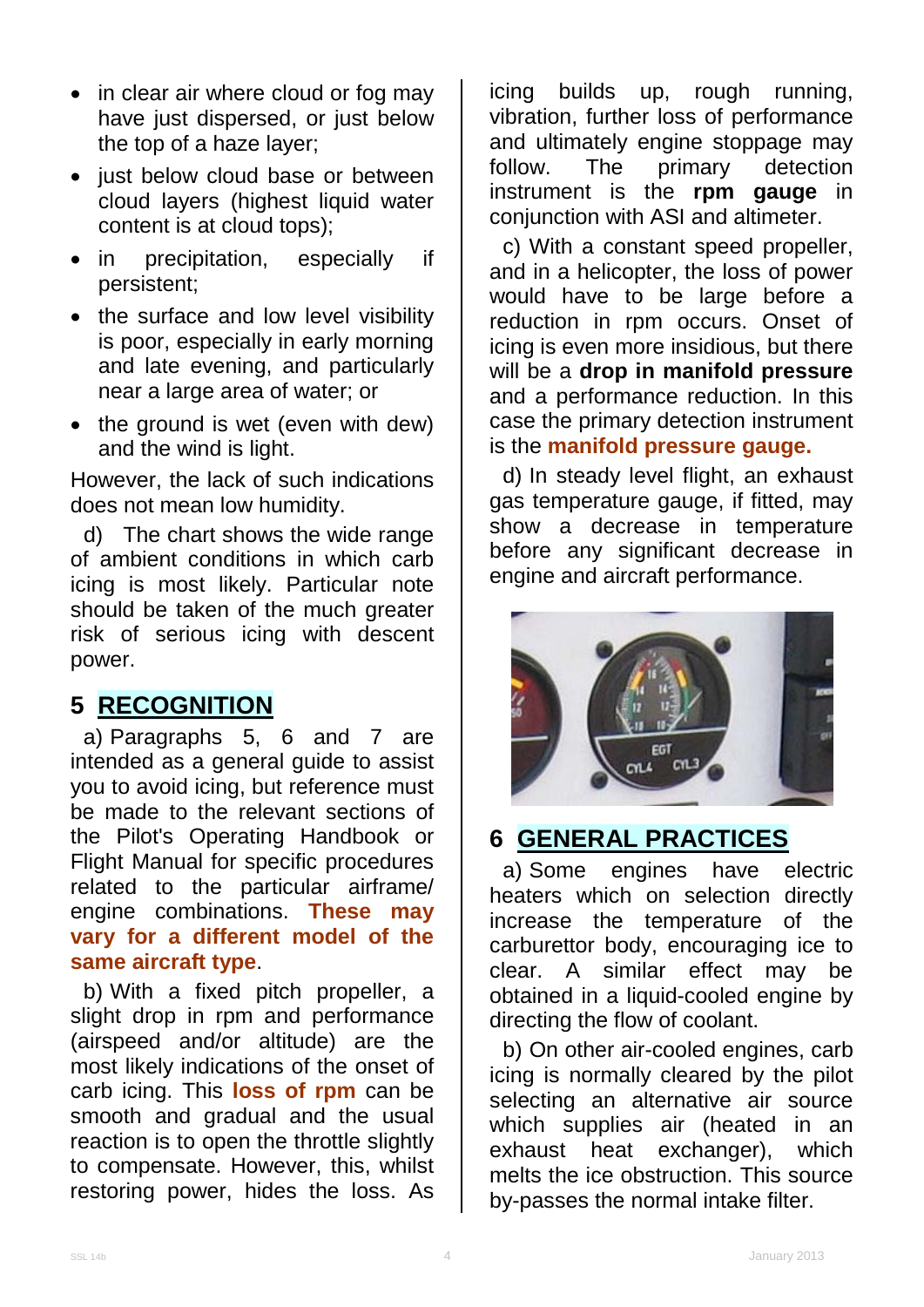c) Fuel injected engines generally have an alternate air intake located within the engine cowling via a valve downstream from the normal air intake. Alternate air is warmed by engine heat, and does not normally pass through a heat exchanger.

d) Always use **full** heat whenever carb heat is applied; partial hot air should only be used if an intake temperature gauge is fitted and only then if specifically recommended in the Flight Manual or Pilot's Operating Handbook.

e) Select carburettor body heat whenever carb icing is likely. Hot air should be selected:

- as a matter of routine, at regular intervals to prevent ice build-up;
- whenever a drop in rpm or manifold pressure, or rough engine running, is experienced;
- when carb icing conditions are suspected; and
- when flying in conditions within the high probability ranges indicated in the chart.

But always be aware that hot air, while selected, reduces engine power, as, to a much lesser extent, does body heating. This may be critical in certain flight phases.

f) During the cruise, carburettor heat should be applied at regular intervals, to prevent carburettor ice forming. It should be selected for long enough (at the very least 15 seconds, but considerably more in certain aircraft) to pre-empt the loss of engine power or restore power to the original level.

g) If icing has caused a loss of power, and the hot air disperses it,<br>re-selection of cold air should re-selection of cold air produce an increase in rpm or manifold pressure over the earlier reading. This is a useful check to see whether ice is forming, but does not prove that all the ice has melted! Carry out further checks until there is **no** resultant increase, monitor the engine instruments, and increase the frequencies of the routine checks, as it may re-occur. Absence of carb icing should produce no increase in rpm or manifold pressure beyond that noted prior to the use of hot air.

h) Remember, selection of hot air when ice is present may at first make the situation appear worse, due to an increase in rough running as the ice melts and passes through the engine. If this happens **the temptation to return to cold air must be resisted** so that the hot air has time to clear the ice. **This time may be in the region of 15 seconds**, which will, in the event, feel like a very long time!

i) Unless necessary, the continuous use of hot air at high power settings should be avoided. However, carburettor heat should be applied early enough **before** descent to warm the intake, and should remain fully applied during that descent, as the engine is more susceptible to carb icing at low power settings.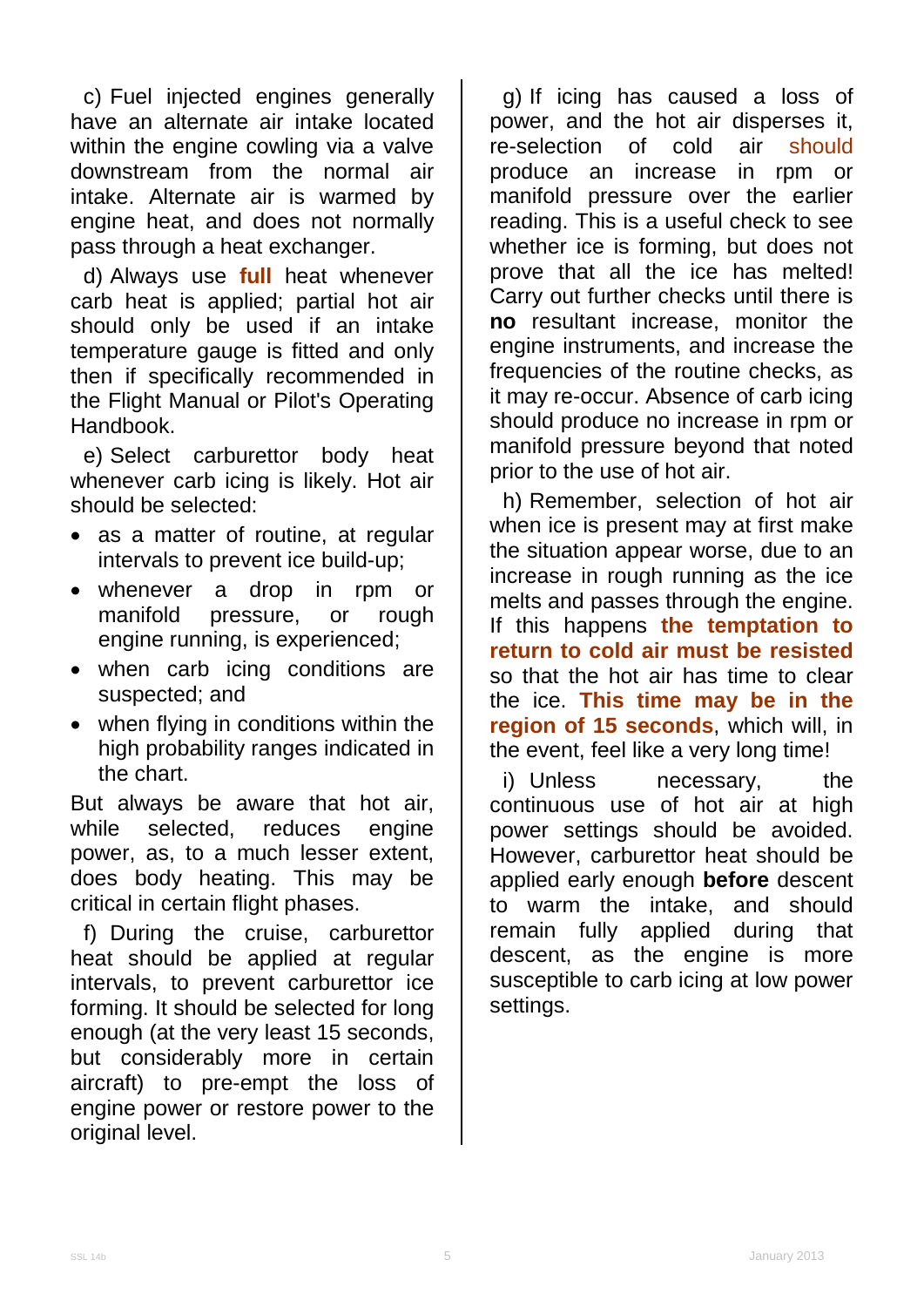## **7 PILOT PROCEDURES**

#### a) *Maintenance*

Periodically check the carb heating system and controls for proper<br>condition and operation. Pav condition and operation. particular attention to seals which may have deteriorated, allowing the hot air to become diluted by cold air.

#### b) *Start Up*

Start up with the carb hot air control in the **COLD** position.

### c) *Taxiing*

Although carb body heat should normally be selected ON, generally the use of carb hot air is not recommended while taxiing - the air is usually unfiltered when in the HOT position. However, ice may build up at the low taxiing power settings, and if not removed may cause engine failure after take-off. If carburettor heat is needed – USE IT.

d) *Ground Power Checks*

Select carburettor hot air fully ON for at least 15 seconds. Check that there is a **significant** power decrease when hot air is selected (typically 75–100 rpm or 3-5" of manifold pressure) and that power is regained (but to a level no higher than before) when cold air is re-selected. If the power returns to a higher value, ice was present and further checks should be carried out until the ice has cleared.

e) *Immediately Prior to Take-Off*

Since icing can occur when taxiing with low power settings, or when the engine is idling, select carb hot air ON for a minimum of 15 seconds and then OFF, immediately before take-off to clear any build-up. If the aircraft is kept waiting at the holding point in conditions of high humidity, it

may be necessary to carry out the run-up drill more than once to clear ice which may have formed.

f) *Take-Off*

Ensure the engine is warm enough to provide carb body heat if appropriate. Take-off should **only** be commenced when you are sure the engine is developing full power. When at full power and as airspeed is building, you must check that the full throttle rpm and/or manifold pressure is as expected. **Carburettor hot air must NOT be used during take-off** unless specifically authorised in the Flight<br>
Manual or Pilot's Operating or Pilot's Operating Handbook.

g) *Climb*

Be alert for symptoms of carb icing, especially when visible moisture is present or if conditions are in the high probability ranges in the chart. Be aware if your Flight Manual restricts the use of carb heat at full power.

h) *Cruise*



Avoid clouds as much as possible. (Note that few piston-engined aircraft are cleared for flight in airframe icing conditions.) Monitor appropriate engine instruments for any changes which could indicate icing. If a body heat system is fitted, check it is ON whenever carb icing is possible. If a hot air system is fitted, make a carb heat check (see below) at least every 10 minutes (more frequently if conditions are conducive to icing).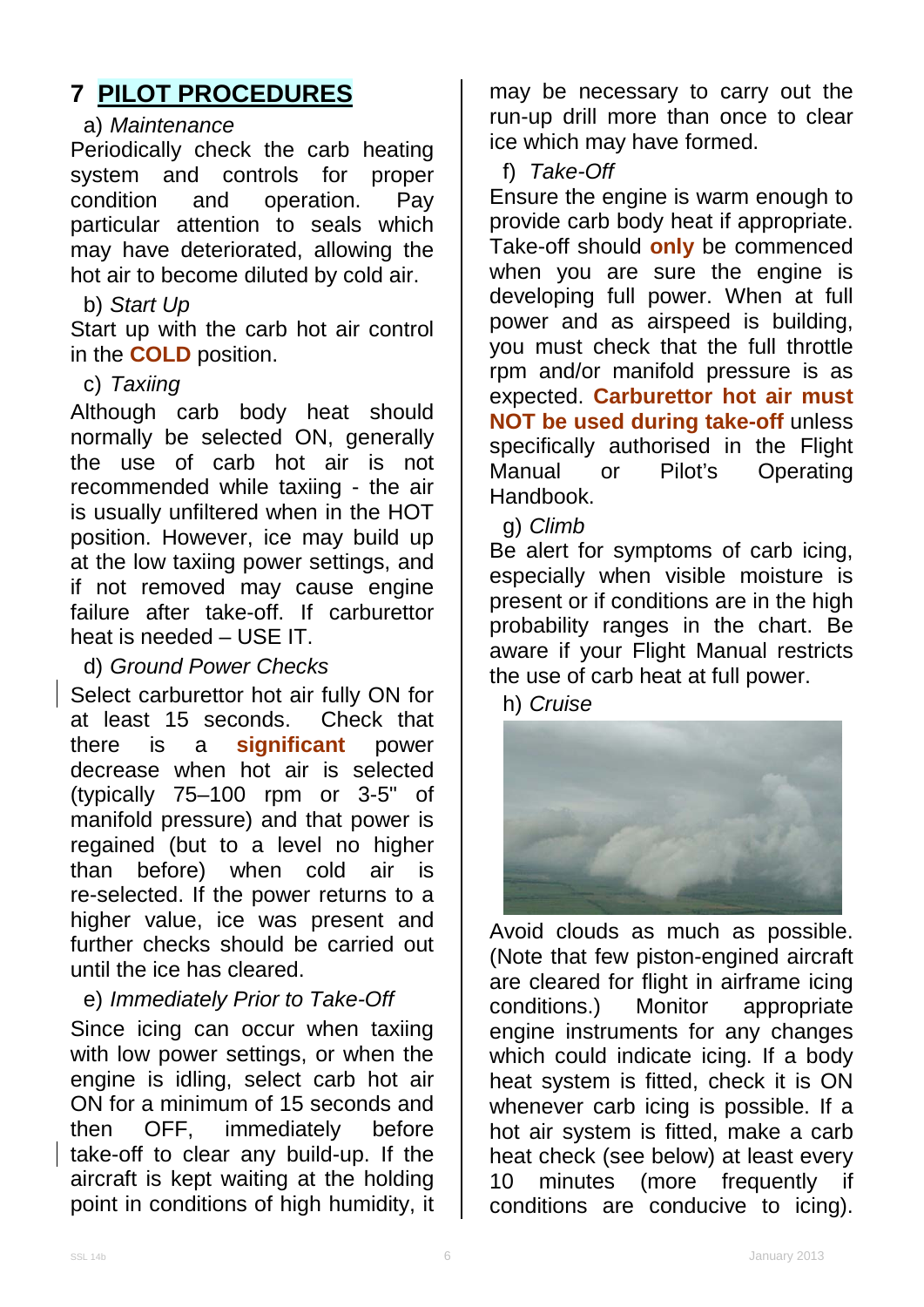**Use full heat** and note the warning of paragraph 6(h), it may take 15 seconds or more to clear the ice and the engine will continue to run roughly as the ice melts and passes through the engine. If the icing is so severe that the engine has died, keep the hot air selected as residual heat in the rapidly cooling exhaust may be effective (opening the throttle fully and closing the mixture control for a while may also help).

i)*Carburettor heat check*

- Note the RPM/Manifold Pressure (consider slightly increasing power beforehand to prevent a reduction in performance during the check).
- Apply full Carb heat for at least 15 seconds.
- Return Carb heat to Cold. The RPM/Manifold Pressure will return to approximately the earlier indication if there was no icing. If it is **higher** - icing was present, and may not yet be completely clear, so repeat the check until no increase results.



j) *Descent and Approach*

Carb icing is much more likely at reduced power, so select carb heat **before, rather than after**, power is reduced for the descent, and especially for a practice forced landing or a helicopter autorotation, i.e. before the exhaust starts to cool. (A full carb heat check just before selecting hot air for the descent is

advisable.) Maintain FULL heat during long periods of flight with reduced power settings. At intervals of about 500 ft (or more frequently if conditions require), increase power to cruise setting to warm the engine and to provide sufficient heat to melt any ice.

k) *Downwind*

Ensure that the downwind check includes the cruise carburettor heat check at paragraph 6(i) above. If you select and leave the heat on, however, speed or altitude will reduce on the downwind leg unless you have added some power beforehand.

l) *Base Leg and Final Approach*



Unless otherwise stated in the Pilot's Operating Handbook or Flight Manual, the HOT position should be selected well before power is reduced and retained to touchdown. On some engine installations, to ensure better engine response and to permit a go-around to be initiated without delay, it may be recommended that the carb hot air be returned to COLD at about 200/300 ft on finals.

m) *Go-around or Touch and Go* Ensure the carb hot air is COLD, ideally before, or simultaneously as, power is applied for a go-around.

n) *After Landing*

Return hot air to the COLD setting before taxiing, if not already set COLD.